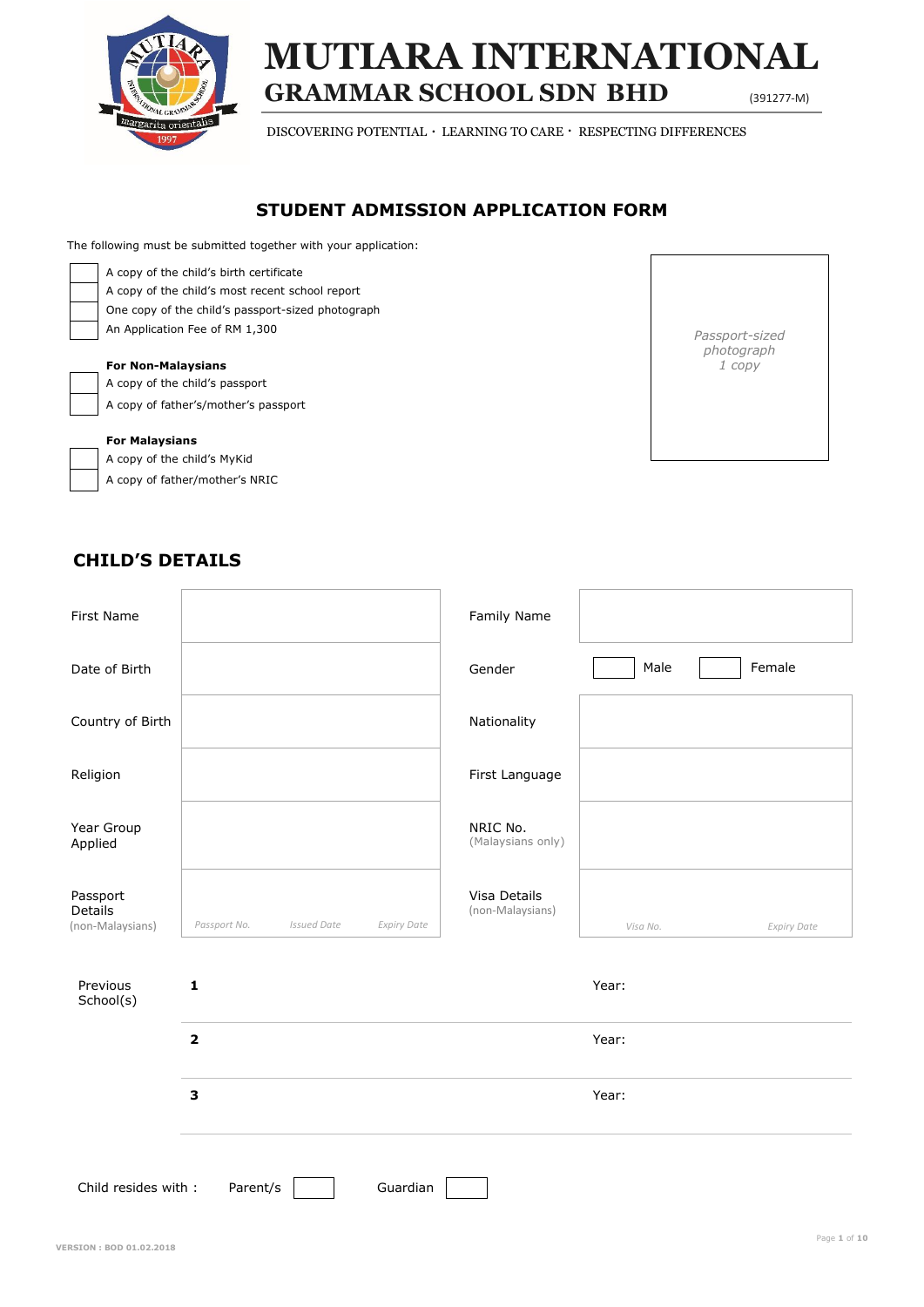## **PARENTS' DETAILS**

| <b>FATHER/GUARDIAN</b> |
|------------------------|
|                        |

#### **FATHER/GUARDIAN MOTHER/GUARDIAN**

| <b>Full Name</b>      | Full Name             |  |
|-----------------------|-----------------------|--|
| Nationality           | Nationality           |  |
| Home Address          | Home Address          |  |
| Passport No./NRIC No. | Passport No./NRIC No. |  |
| Company               | Company               |  |
| Industry              | Industry              |  |
| Designation           | Designation           |  |
| Company Address       | Company Address       |  |
| Tel (Office)          | Tel (Office)          |  |
| Tel (Home)            | Tel (Home)            |  |
| Tel (Mobile)          | Tel (Mobile)          |  |
| Email                 | Email                 |  |

 In the event that you cannot be contacted, please provide us with the name of a trusted relative/next of kin/friend who knows you and your child.

#### **EMERGENCY CONTACT 1 EMERGENCY CONTACT 2**

| Name         | Name         |  |
|--------------|--------------|--|
| Relationship | Relationship |  |
| Tel (Home)   | Tel (Home)   |  |
| Tel (Mobile) | Tel (Mobile) |  |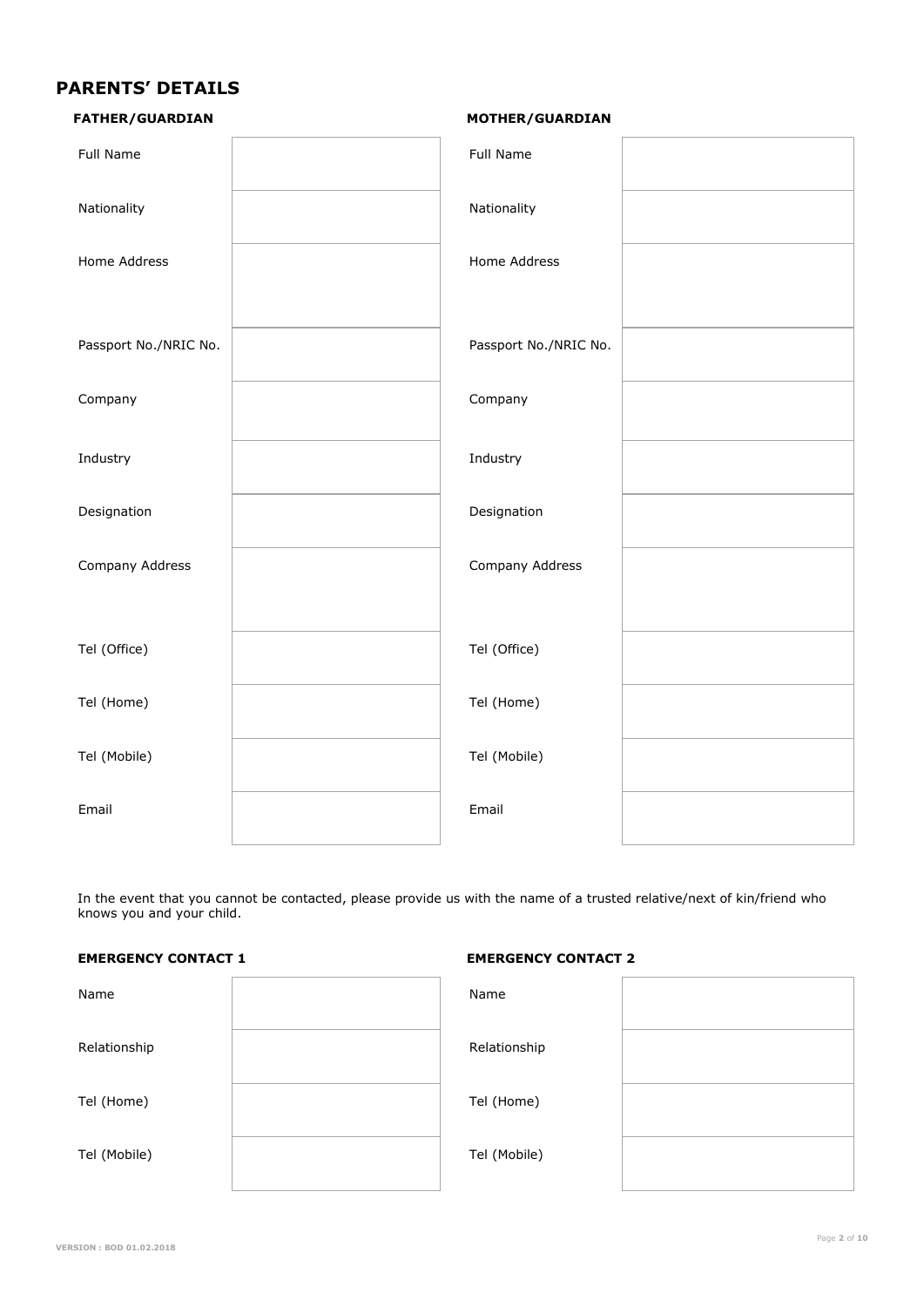## **HEALTH CONSIDERATIONS**

| 1                       | Does your child have any physical disability, functional impairment, illness or allergy?<br>If yes, please provide details. | Yes | No        |
|-------------------------|-----------------------------------------------------------------------------------------------------------------------------|-----|-----------|
| $\overline{\mathbf{2}}$ | Has your child:                                                                                                             |     |           |
|                         | a) experienced learning difficulties in the past?                                                                           | Yes | No        |
|                         | b) been assessed by a special needs teacher?                                                                                | Yes | No        |
|                         | c) had counselling?                                                                                                         | Yes | No        |
|                         | d) seen an education psychologist?                                                                                          | Yes | No        |
|                         | If yes, please provide details.                                                                                             |     |           |
|                         |                                                                                                                             |     |           |
| 3                       | Is your child taking a regular course of medication?<br>If yes, please provide details.                                     | Yes | <b>No</b> |
|                         |                                                                                                                             |     |           |
|                         |                                                                                                                             |     |           |
|                         |                                                                                                                             |     |           |

**4** If your child has had a history of surgeries, injuries and accidents which required hospitalisation, please declare them below.

**5** If you have any reasonable ground for your child not to participate in physical education class, please state them here:

 In the event of an emergency, the School has a choice of two hospitals of geographical proximity to send your child to. Please tick on of the boxes to choose between these hospitals as during an emergency, time would be of essence.

| I |  |  |  |
|---|--|--|--|
|   |  |  |  |
|   |  |  |  |

KPJ Ampang Puteri Specialist Hospital Manuel Gleneagles Hospital

You will no doubt be dutifully informed,but should you need us to inform a preferred local doctor at a specific hospital, please provide us with the necessary information.

Name of local doctor and the state of the Hospital Hospital

Tel (Mobile)

Tel (Hospital)

I declare that all information provided herein are true, and I acknowledge that the School does not practice selectivity with regards to medical information as long as the ability to care for my child falls well within the means of the School and the terms stipulated in the Terms and Conditions of Admission and Enrolment. I understand that my child's limited Personal Accident Insurance issued may be rendered null and void in the event that my child's information provided herein is not fully and/or faithfully disclosed. I also give permission for emeregncy measures to be initiated in case of grave need incuding consent for transportation of the child in question to any hospital (notwithstanding the respective hospital and local doctor that I have chosen and/or provided above), with the understanding that I will be contacted as soon as possible. I also understand that any costs arising from such arrangement shall be borne by me.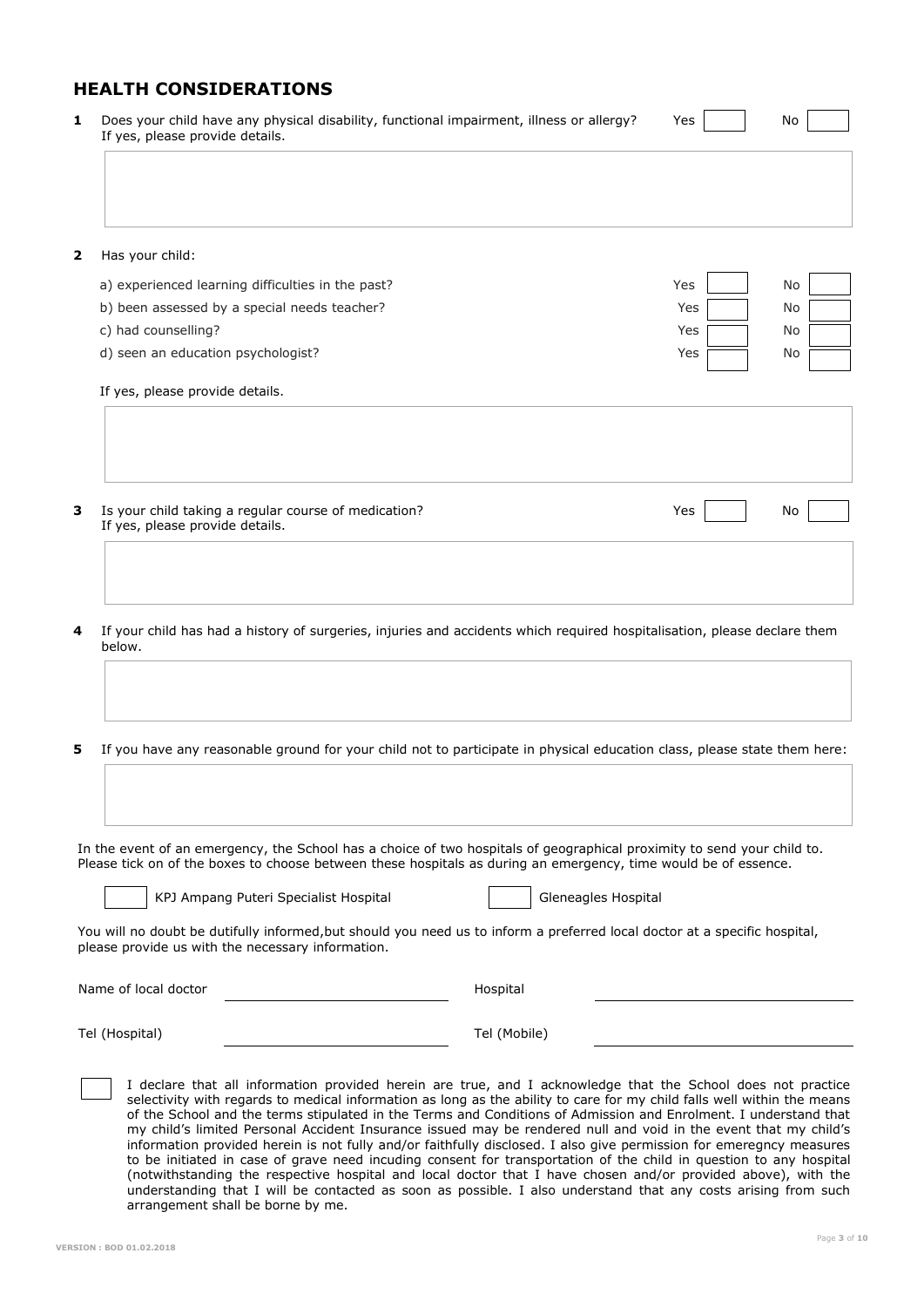## **GENERAL INFORMATION**

**1** Has your child studied a language other than English and/or his/her mother tongue? Yes No If yes, please provide details.

| 2. | Does your child have siblings studying in this or another school?<br>If yes, please provide details. | Yes | No |
|----|------------------------------------------------------------------------------------------------------|-----|----|
|    | Name & School:                                                                                       |     |    |
|    | Name & School:                                                                                       |     |    |
|    | Name & School:                                                                                       |     |    |

**3** How did you find out about MIGS?

| MIGS                     | Friends/ | Print          | Outdoor        |  |
|--------------------------|----------|----------------|----------------|--|
| website                  | family   | advertisements | advertisements |  |
| Others<br>Please specify |          |                |                |  |

## **PAYMENT DETAILS**

| School fees will be borne by: | Preferred billing to: | Home                       | Company |  |  |
|-------------------------------|-----------------------|----------------------------|---------|--|--|
| Parents/guardian<br>Employer  |                       | Preferred billing address: |         |  |  |
| Embassy                       |                       |                            |         |  |  |

The Application Fee of RM 1,300 **must** be paid before MIGS can commence its Entrance Test.

Payment can be made via cheque or online transfer to the following accounts:

#### **MUTIARA INTERNATIONAL GRAMMAR SCHOOL SDN BHD**

#### i. **Public Bank Berhad 3109603823;** or ii. **Malayan Banking Berhad 514271611809**

 $\frac{1}{2}$  ,  $\frac{1}{2}$  ,  $\frac{1}{2}$  ,  $\frac{1}{2}$  ,  $\frac{1}{2}$  ,  $\frac{1}{2}$  ,  $\frac{1}{2}$  ,  $\frac{1}{2}$  ,  $\frac{1}{2}$  ,  $\frac{1}{2}$  ,  $\frac{1}{2}$  ,  $\frac{1}{2}$  ,  $\frac{1}{2}$  ,  $\frac{1}{2}$  ,  $\frac{1}{2}$  ,  $\frac{1}{2}$  ,  $\frac{1}{2}$  ,  $\frac{1}{2}$  ,  $\frac{1$ 

Please submit a copy of the transaction slip to the Admissions Department (in person or via email at *info@migs.edu.my*) for verification.

Parents /guardians accept the primary obligation to ensure School fees are paid on time notwithstanding that the bills for School fees are not addressed to them directly.

### **DECLARATION**

I hereby make a formal application for my child to join Mutiara International Grammar School.

I declare that I have read and understood all the above information above, and that I have given accurate information to the School. I understand that the discovery of false or misleading information given may jeopardise my child's rights to remain in School.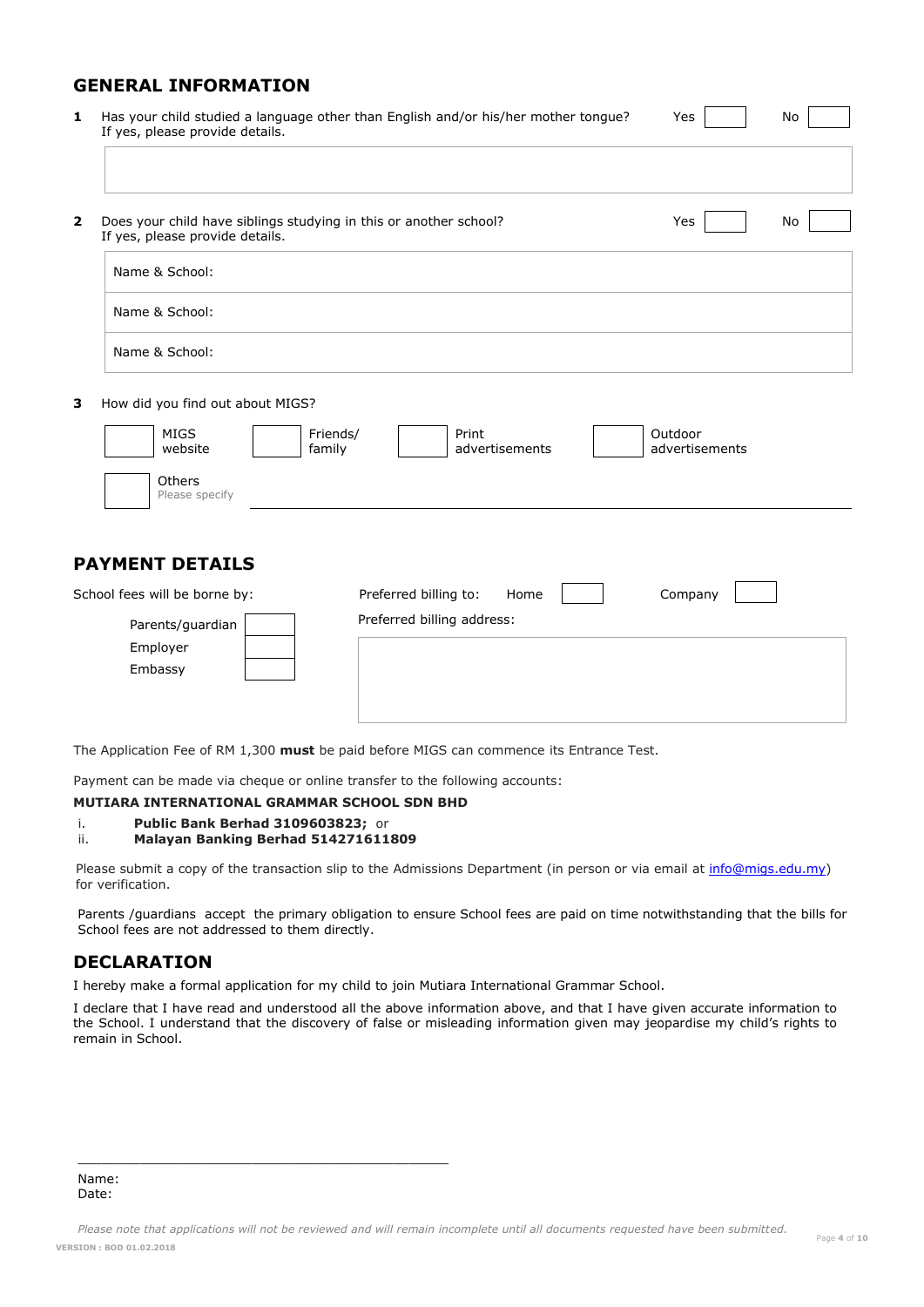## *For Office Use Only*

#### **Payment**

Application Fee paid Receipt No: .................................................

### **ENTRANCE TEST**

| ---------------- |                                         |                                         |                                         |                        |
|------------------|-----------------------------------------|-----------------------------------------|-----------------------------------------|------------------------|
| 1st attempt      |                                         |                                         | Date                                    | <b>INTERVIEWED BY:</b> |
| Method           |                                         | Written                                 | Online                                  |                        |
| 2nd attempt      |                                         |                                         | Date                                    |                        |
| Method           |                                         | Written                                 | Online                                  | Name:<br>Date          |
| 3rd attempt      |                                         |                                         | Date                                    | Time                   |
| Method           |                                         | Written                                 | Online                                  |                        |
| <b>SUBJECTS</b>  | <b>RESULTS</b><br>1st<br><b>Attempt</b> | <b>RESULTS</b><br>2nd<br><b>Attempt</b> | <b>RESULTS</b><br>3rd<br><b>Attempt</b> |                        |
| <b>ENGLISH</b>   |                                         |                                         |                                         | ADMISSIONS DEPARTMENT  |
| <b>MATHS</b>     |                                         |                                         |                                         |                        |
| <b>SCIENCE</b>   |                                         |                                         |                                         | Date                   |
| Remarks          |                                         |                                         |                                         |                        |

 $\_$  ,  $\_$  ,  $\_$  ,  $\_$  ,  $\_$  ,  $\_$  ,  $\_$  ,  $\_$  ,  $\_$  ,  $\_$  ,  $\_$  ,  $\_$  ,  $\_$  ,  $\_$  ,  $\_$  ,  $\_$  ,  $\_$  ,  $\_$  ,  $\_$  ,  $\_$  ,  $\_$  ,  $\_$  ,  $\_$  ,  $\_$  ,  $\_$  ,  $\_$  ,  $\_$  ,  $\_$  ,  $\_$  ,  $\_$  ,  $\_$  ,  $\_$  ,  $\_$  ,  $\_$  ,  $\_$  ,  $\_$  ,  $\_$  ,  $\_$  ,  $\_$  ,  $\_$  ,  $\_$  ,  $\_$  ,  $\_$  ,  $\_$  ,  $\_$  ,  $\_$  ,  $\_$  ,  $\_$  ,  $\_$  ,  $\_$  ,  $\_$  ,  $\_$  ,  $\_$  ,  $\_$  ,  $\_$  ,  $\_$  ,  $\_$  ,  $\_$  ,  $\_$  ,  $\_$  ,  $\_$  ,  $\_$  ,  $\_$  ,  $\_$  ,  $\_$  ,  $\_$  ,  $\_$  ,  $\_$  ,  $\_$  ,  $\_$  ,  $\_$  ,  $\_$  ,  $\_$  ,  $\_$  ,  $\_$  ,  $\_$  ,  $\_$  ,  $\_$  ,  $\_$  ,  $\_$  ,  $\_$  ,  $\_$  ,  $\_$  ,  $\_$  ,  $\_$  ,  $\_$  ,  $\_$  ,  $\_$  ,  $\_$  ,  $\_$  ,  $\_$  ,  $\_$  ,  $\_$  ,  $\_$  ,  $\_$  ,  $\_$  ,  $\_$  ,  $\_$  ,  $\_$  ,  $\_$  ,  $\_$  ,  $\_$  ,  $\_$  ,  $\_$  ,  $\_$  ,  $\_$  ,  $\_$  ,  $\_$  ,  $\_$  ,  $\_$  ,  $\_$  , \_\_\_\_\_\_\_\_\_\_\_\_\_\_\_\_\_\_\_\_\_\_\_\_\_\_\_\_\_\_\_\_\_\_\_\_\_\_\_\_\_\_\_\_\_\_\_\_\_\_\_\_\_\_\_\_\_\_\_\_\_\_\_\_\_\_\_\_\_\_\_\_\_\_\_\_\_\_\_\_\_\_\_\_\_\_\_\_\_\_\_\_\_\_\_ \_\_\_\_\_\_\_\_\_\_\_\_\_\_\_\_\_\_\_\_\_\_\_\_\_\_\_\_\_\_\_\_\_\_\_\_\_\_\_\_\_\_\_\_\_\_\_\_\_\_\_\_\_\_\_\_\_\_\_\_\_\_\_\_\_\_\_\_\_\_\_\_\_\_\_\_\_\_\_\_\_\_\_\_\_\_\_\_\_\_\_\_\_\_\_ \_\_\_\_\_\_\_\_\_\_\_\_\_\_\_\_\_\_\_\_\_\_\_\_\_\_\_\_\_\_\_\_\_\_\_\_\_\_\_\_\_\_\_\_\_\_\_\_\_\_\_\_\_\_\_\_\_\_\_\_\_\_\_\_\_\_\_\_\_\_\_\_\_\_\_\_\_\_\_\_\_\_\_\_\_\_\_\_\_\_\_\_\_\_\_  $\_$  ,  $\_$  ,  $\_$  ,  $\_$  ,  $\_$  ,  $\_$  ,  $\_$  ,  $\_$  ,  $\_$  ,  $\_$  ,  $\_$  ,  $\_$  ,  $\_$  ,  $\_$  ,  $\_$  ,  $\_$  ,  $\_$  ,  $\_$  ,  $\_$  ,  $\_$  ,  $\_$  ,  $\_$  ,  $\_$  ,  $\_$  ,  $\_$  ,  $\_$  ,  $\_$  ,  $\_$  ,  $\_$  ,  $\_$  ,  $\_$  ,  $\_$  ,  $\_$  ,  $\_$  ,  $\_$  ,  $\_$  ,  $\_$  ,  $\_$  ,  $\_$  ,  $\_$  ,  $\_$  ,  $\_$  ,  $\_$  ,  $\_$  ,  $\_$  ,  $\_$  ,  $\_$  ,  $\_$  ,  $\_$  ,  $\_$  ,  $\_$  ,  $\_$  ,  $\_$  ,  $\_$  ,  $\_$  ,  $\_$  ,  $\_$  ,  $\_$  ,  $\_$  ,  $\_$  ,  $\_$  ,  $\_$  ,  $\_$  ,  $\_$  ,  $\_$  ,  $\_$  ,  $\_$  ,  $\_$  ,  $\_$  ,  $\_$  ,  $\_$  ,  $\_$  ,  $\_$  ,  $\_$  ,  $\_$  ,  $\_$  ,  $\_$  ,  $\_$  ,  $\_$  ,  $\_$  ,  $\_$  ,  $\_$  ,  $\_$  ,  $\_$  ,  $\_$  ,  $\_$  ,  $\_$  ,  $\_$  ,  $\_$  ,  $\_$  ,  $\_$  ,  $\_$  ,  $\_$  ,  $\_$  ,  $\_$  ,  $\_$  ,  $\_$  ,  $\_$  ,  $\_$  ,  $\_$  ,  $\_$  ,  $\_$  ,  $\_$  ,  $\_$  ,  $\_$  ,  $\_$  ,  $\_$  ,  $\_$  ,  $\_$  ,  $\_$  ,  $\_$  ,

| <b>ADMISSION STATUS</b>                                                     |                                                                                                                                                                                                     |
|-----------------------------------------------------------------------------|-----------------------------------------------------------------------------------------------------------------------------------------------------------------------------------------------------|
| SELECTION BOARD DATE                                                        | ADMISSION DATE                                                                                                                                                                                      |
| <b>ACCEPTED</b><br>PERMANENT PLACEMENT<br>CONDITIONAL PLACEMENT<br>REJECTED | SUBJECTS SELECTED<br>Arabic / French / Mandarin<br>1.<br>Bahasa Malaysia / Conversational Malay<br>$\overline{2}$<br>3<br>Islamic Studies / PSHE / Cultural Studies<br>Sejarah / Local Studies<br>4 |
|                                                                             | ADDITIONAL ASSISTANCE: None / EAL / SENCO                                                                                                                                                           |
| <b>APPROVALS</b>                                                            |                                                                                                                                                                                                     |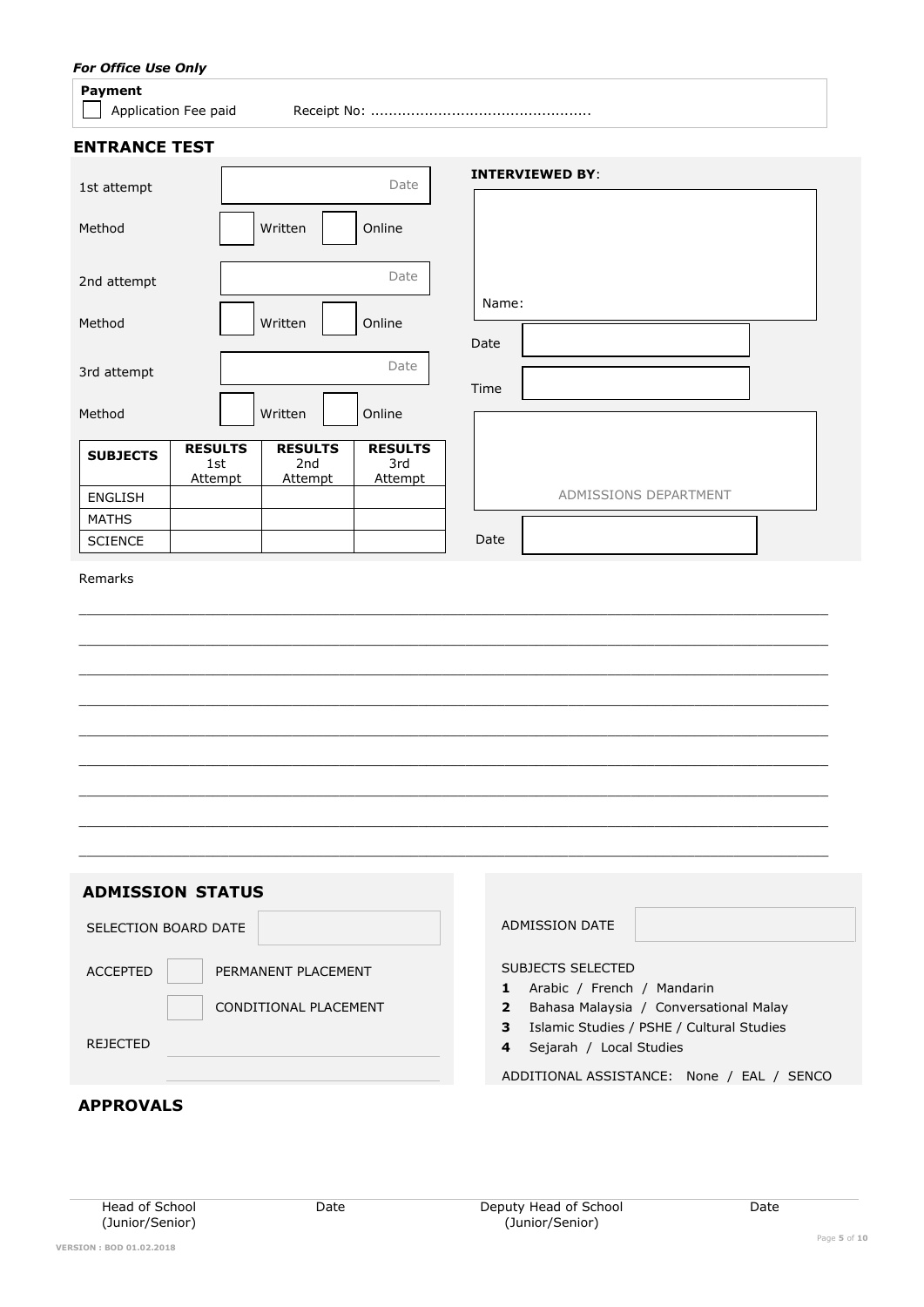

## **GRAMMAR SCHOOL SDN BHD** (391277-M) **MUTIARA INTERNATIONAL**

DISCOVERING POTENTIAL  $\cdot$  LEARNING TO CARE  $\cdot$  RESPECTING DIFFERENCES

## **TERMS AND CONDITIONS OF ADMISSION AND ENROLMENT**

#### **1 Introduction**

- 1.1 Mutiara International Grammar School offers a holistic education that broadly follows the National Curriculum for England.
- 1.2 The School caters for students who have the following attributes:
	- − An age appropriate fluency in all modes of communication in English including listening, speaking, writing and reading.
	- − A positive attitude to learning.
	- The ability to thrive in a high achievement environment.
	- − Individual learning needs which can be largely met within the mainstream classroom and without significant additional adult support.
	- A supportive family who will engage with the school in promoting their child's education, personal development and English language development.
	- Willingness to participate fully in all aspects of the curriculum.
- 1.3 These Terms and Conditions form the basis of a legal contract for educational services.
- 1.4 Representations: Our website and other marketing materials describe the broad principles on which the School is presently run and give an indication of our history and ethos. Although believed correct at the time of publication, the website and other marketing materials are not part of any agreement between the Parents and the School. Parents wishing to place specific reliance on a matter contained in the website, other marketing materials or a statement made by a member of staff or a Student during the course of a conducted tour of the School or a related meeting should seek written confirmation of that matter before entering into this agreement.

#### **2 Terminology**

- 2.1 "School"/"MIGS"/"We"/"Us" means Mutiara International Grammar School Sdn. Bhd.
- 2.2 "Parent(s)"/"Guardian(s)"/"You" means any person who has signed the acceptance statement on the Application Form and/or the Letter of Offer (Permanent or Conditional) and/or who has accepted responsibility for a child's attendance at this School. Parents are legally responsible, individually and jointly, for complying with their obligations under these terms and conditions. Those who have "parental responsibility" (i.e. legal responsibility for the child) are entitled to receive relevant information concerning the child unless a court order has been made to the contrary, or there are other reasons which justify withholding information to safeguard the welfare and best interests of the child.
- 2.3 "Student" is the child named on the Application Form. The age of the Student will be calculated in accordance with the United Kingdom and international school practice. The Student needs to be eligible to reside in Malaysia with the appropriate immigration pass e.g. MyKid, MyKad, Dependant's Pass or Student Pass.
- 2.4 "Academic Year" means the consecutive weeks of time when the Student is in class receiving classroom instruction from teachers and attending educational activities within and outside the School, including camps, field trips, excursions and off site activities. The Academic Year commences in August/September and ends in June/July each year, with vacation periods and Public Holidays as defined in the School's academic calendar during the year. The School reserves the right to vary its Academic Year and academic calendar from time to time to suit the best interests of the School community.
- 2.5 "Forms" refer to all documents found as part of submission of application to the School.
- 2.6 "Admission" occurs when Parents/Guardians accept the offer of a place, permanent or conditional. "Entry" is the date when a Student attends the School for the first time under this contract.
- 2.7 "Exclusion" means that the Student may not return to School until arrears of fees have been paid.<br>2.8 "Suspension" means that a Student has been sent or released home for a limited period either
- 2.8 "Suspension" means that a Student has been sent or released home for a limited period either as a disciplinary sanction or pending the outcome of an investigation.
- 2.9 "Withdrawal" means that the Parents have withdrawn the Student from the School.<br>2.10 "Expulsion" and "Removal" mean that the Student has been informed to leave the S
- 2.10 "Expulsion" and "Removal" mean that the Student has been informed to leave the School permanently.

#### **3 Admission and Entry into the School**

- 3.1 Acceptance (by the School issuing a Letter of Offer, permanent or conditional) and enrolment (by the parent/guardian signing this document) constitute a contract to pay the entire fees as specified in the invoice, and in the Fee Schedule.
- 3.2 Parents/Guardians accept that a Student's entitlement to begin or continue classes at MIGS is conditional upon payment in full of all the fees for which the parents/guardians are liable. **Parents/Guardians have the primary responsibility to ensure that payment is made punctually in its entirety whether or not the said Fees/invoice are addressed to the Parents/Guardians or the employer of one of the Parents/Guardians.**
- 3.3 The School reserves the right to decide the year group and class in which the Student shall be enrolled. Such decision is final. The placement of the Student is also at the absolute discretion of the School. In this regards, the School will strive to take into consideration various factors, including but not limited to the Student's age, academic ability, level of achievement relative to the School's current students as well as the Student's behaviour.
- 3.4 The School reserves the right to place the Student in a class that the School deems academically suitable to the Student's needs at any time and from time to time whilst the Student is enrolled at the School. This may include requiring the Student to repeat one or more academic year(s).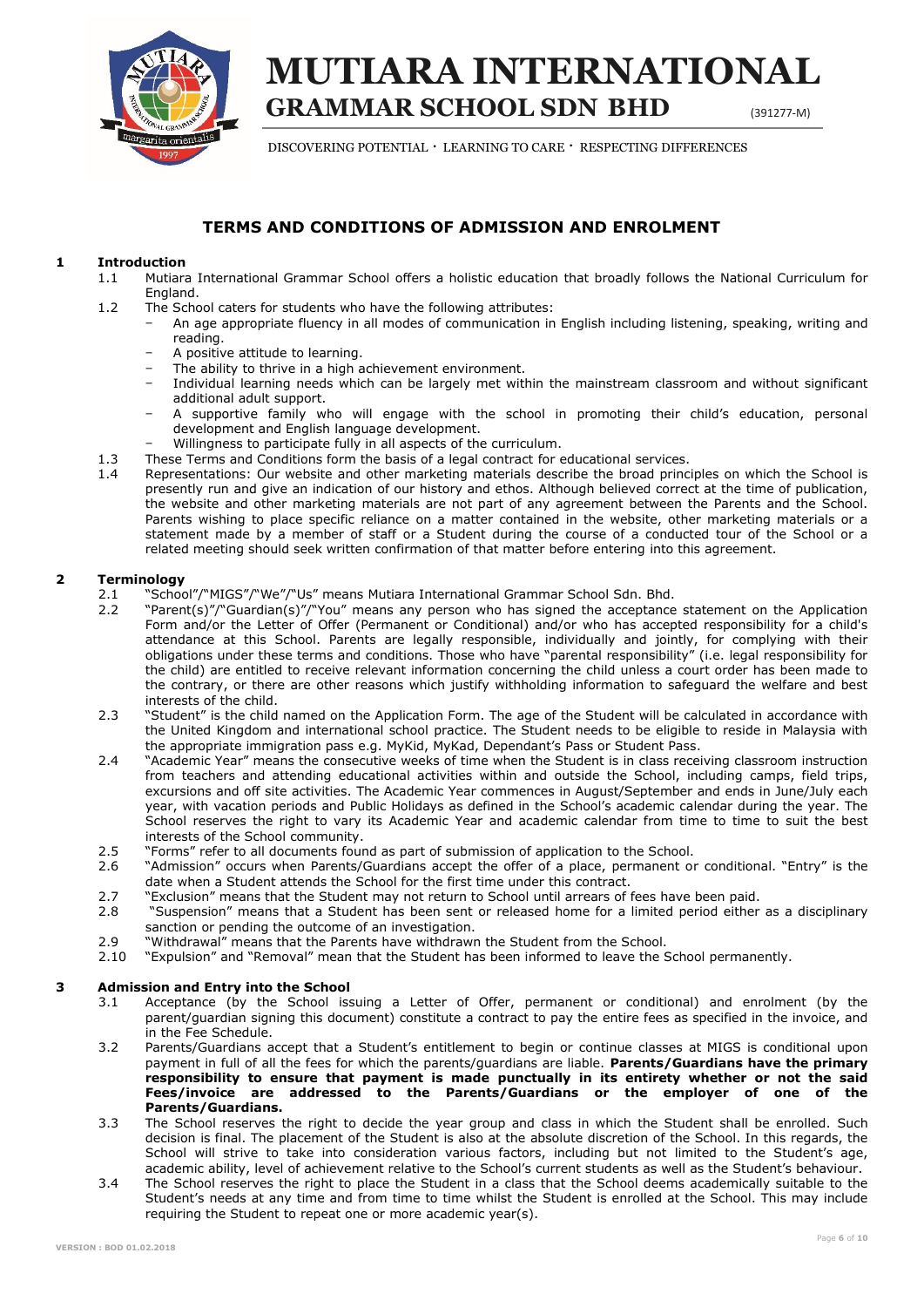3.5 The Parents/Guardians agree that, if the Student is identified by the School as having additional learning needs, then an external assessment of the Student by a professional of the School's choice shall be supported and paid for by the Parents/Guardians. Following review of external assessment by a professional of the School's choice and on being offered a place, the Parents/Guardians shall pay all the necessary fees as indicated and all additional costs of an additional Assistant Support Teacher/Shadow Aide selected by the School.

#### **4 Responsibility for Legal Residency Status of the Student/Parents/Guardians**

- 4.1 Parents/Guardians must obtain and at all times maintain valid legal documents (including but not limited to visas, residence permit and/or such other approvals) of the Student and/or themselves for purposes of the Student's education at MIGS.
- 4.2 Parents/Guardians represent that they are the legal Parents/Guardians of the Student and that at least one of them has a valid residency permit in Malaysia.
- 4.3 Parents/Guardians must notify the School immediately of any changes in the Parents'/Guardians' or Student's nationality, citizenship or visa status.
- 4.4 Students who lose eligibility to attend School will be removed, and fees paid may be forfeited at the sole discretion of the School.
- 4.5 Students applying for admission to the School must do so at least two (2) months before the date of expiry of their visas.

#### **5 Student Wellbeing**

- 5.1 The School will do all that is reasonable to safeguard and promote a Student's wellbeing and to provide pastoral care to at least the standard required by law in the particular circumstances and often to a much higher standard. We will respect your child's legal rights and freedoms which must, however, be balanced with the lawful needs and rules of our school community and the legal rights and freedom of others.
- 5.2 Physical Contact: Parents give their consent to such physical contact as may accord with good practice and be appropriate and proper for teaching and instruction and for providing comfort to a Student in distress or to maintain safety and good order, or in connection with the Student's health and welfare.
- 5.3 Disclosure: It is important that parents declare in the Application Form all medical, behavioural, emotional and other issues that might affect the Student's life at the School.
- 5.4 If the Student has been previously asked to leave another school, this information must be provided.<br>5.5 If it subsequently becomes apparent that information considered reasonable for consideration for
- If it subsequently becomes apparent that information considered reasonable for consideration for entry to the School has been withheld, or falsified, it will lead to the immediate withdrawal of the Student by the School without refund of any fees paid.
- 5.6 Student's Legal Rights: Under Malaysian law, a person under 18 years of age is considered a minor and the Parents/Guardians are responsible for the Student. The decision-making rights of a minor rest in the Parents/Guardians. Where parents of the Student are divorced/separated, the School will follow an order of court to determine the party/parties that has/have custody of the Student and therefore, is responsible for making decisions for the Student.
- 5.7 Student Photographs: Photographs, films or video clips of students and prospective students may appear in the School's materials, brochures, websites, advertisements, or press releases, and such photographs may be used before, during or after the Student's enrolment with the School. Parents/guardians who would not like their child to appear in any or all of these format howsoever must notify the School in writing at the time of admission.
- 5.8 Parents/guardians acknowledge that some sporting and play activities are a beneficial part of a Student's education and developmental needs, but these activities may involve the risk of physical injury even though all precaution has been taken to minimise such a risk.

#### **6 Health and Medical Matters**

- 6.1 Medical Declaration: Parents must complete a medical declaration form on application concerning the Student's health and must inform the School in writing if the Student develops any known medical condition, health problem or allergy, or is unable to take part in games or sporting activities, or has been in contact with infectious diseases.
- 6.2 Medical Care: Parents must comply with the School's quarantine regulations which shall vary from time to time. Parents are to inform the School if they or the Student have travelled to or have been in transit in a country with a known contagious or communicable disease, illness or virus, particularly when the Parent or the Student have been at risk of exposure to such.
- 6.3 Medical Information: Throughout a Student's time as a member of the School, the School shall have the right to disclose information about the Student if considered to be in the Student's own interests or necessary for the protection of other members of the school community. Such information will be given and received on a "need-toknow" basis.
- 6.4 Medical Closure: In the event of a medical event or circumstance within or affecting Malaysia that requires the School to be closed by the relevant authorities of the Malaysian government, the School will not be obliged to refund all or any part of the Fees for any period of closure before or after any such event. In this situation the School will make arrangements, where practicable, to ensure continuity of your child's education.
- 6.5 Insurance: The School maintains insurance for customary insurable risks including comprehensive liability and coverage for school property. The School maintains a limited Personal Accident insurance policy for every Student for school-based activities and needs. It is the responsibility of Parents to provide any additional comprehensive medical and accident insurance, as well as personal property insurance, for their children and their possessions.
- 6.6 The School shall not be liable or responsible for any personal or other injury or loss that a Student, Parent/Guardian or any other person may sustain
	- − outside the School gates and premises, notwithstanding that a staff member may be present.
	- within the School gates and premises, when such injury or loss is not directly and fully attributable to the fault or negligence of the School, or its staff.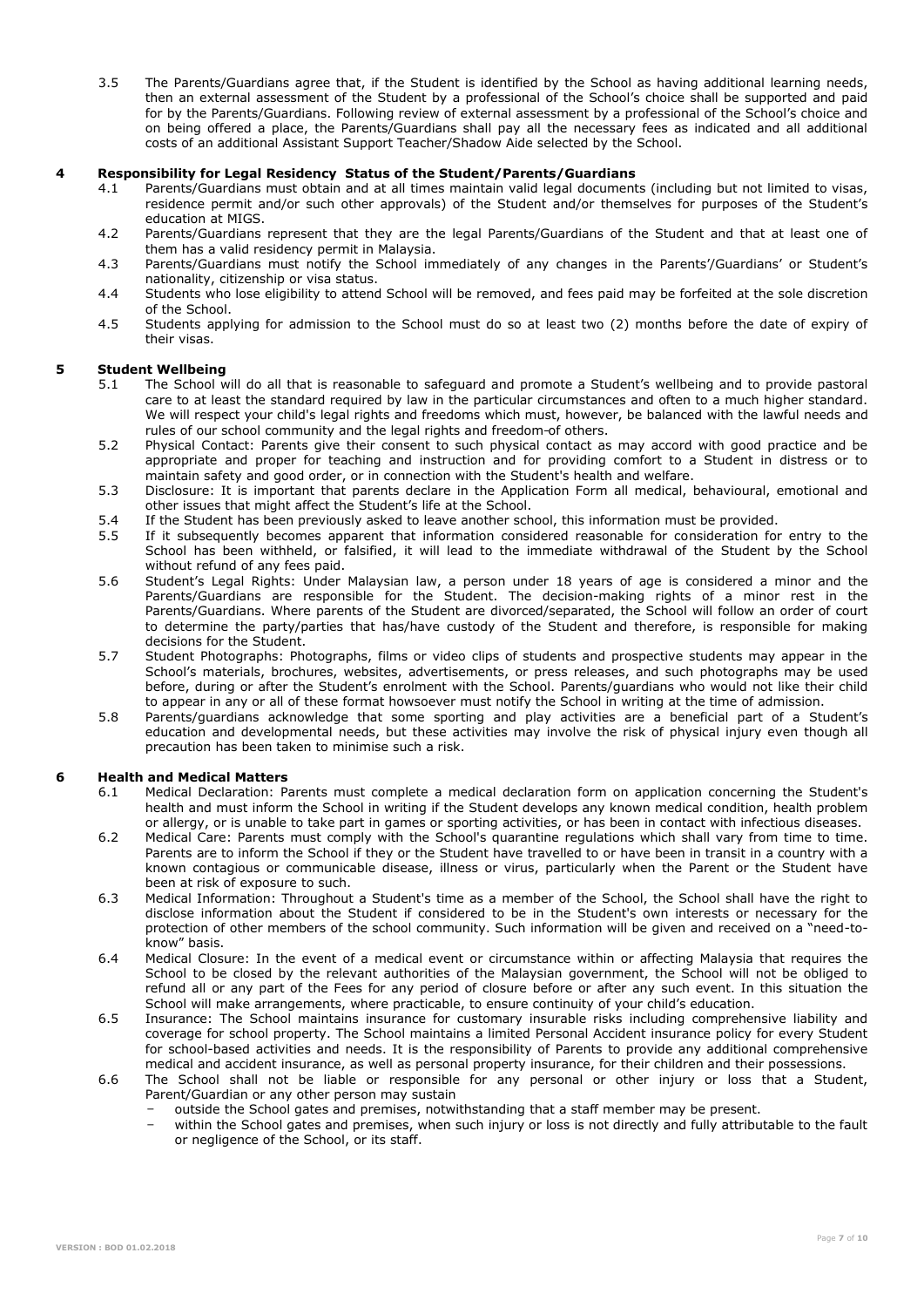#### **7 Behaviour and Discipline**

- 7.1 Student Behaviour and Conduct: Students must at all times abide by the policies and procedures, rules and regulations of the School currently in force or which hereafter be made or varied from time to time. Such policies and procedures, rules and regulations currently in force or amended from time to time shall be available on the School website at [www.migs.edu.my.](http://www.migs.edu.my/) The Student and the Parents/Guardians are deemed to have read and are aware of them.
- 7.2 Parent/Guardian Behaviour and Conduct: Parents/Guardians accept that they have a responsibility to act as role models for their children, and those of the school community. Parents/Guardians confirm they accept the role, responsibility and ultimate authority of the Head of School within the school community. As role models, Parents/Guardians must act in a reasonable manner toward any member of the school community.
- 7.3 The School reserves the right to suspend or expel immediately any Student found in violation of the School's policies, rules or regulations.
- 7.4 Attendance: A student who does not attend 90% (excluding authorised absence) of school days during the term will not be allowed to sit for the School Examinations. Parents/Guardians will be informed of any such action taken concerning their child.
- 7.5 Should suspension/expulsion occur, the Fees for the term paid are not refundable and any expenses incurred by the School in remedying the Student's actions shall be deemed payable by the Student's Parent/Guardian. A written warning stating the consequences of further misbehaviour will normally precede any such expulsion.

#### **8 Parental Consent**

- 8.1 If a Parent/Guardian of a Student consents to or approves a course of action, both Parents/Guardians will be deemed to have given such consent or approval, and the School shall not be obliged to obtain the consent of both Parents/Guardians.
- 8.2 Parents/Guardians give consent that in case of emergency, where neither Parent nor Guardian can be contacted or contacted in time, the School may authorise the medical examination of the child, the calling of further medical or specialist advice, or send the child to a clinic/medical centre/hospital. All costs for the emergency medical treatment shall be borne by the Parents/Guardians wholly or in such event indemnify the school for such payment.
- 8.3 Under such circumstance where the safety of the child is top priority, the Parents/Guardians shall not hold the School or related companies or its staff responsible for such medical treatment administered for whatever consequences.

#### **9 Fee Structure**

Fees payable<br>9.1 All fee

- 9.1 All fees are denominated in Ringgit Malaysia (RM). Parents will be invoiced accordingly based on the current Fee Schedule for the School.
- 9.2 The invoice for all requisite payments shall be issued to each new Student prior to admission. Invoices for existing Students shall be issued before the end of each School term and deemed to have been received by the Student's Parents/Guardians.
- 9.3 Fees may be made by cheque addressed to Mutiara International Grammar School Sdn. Bhd. submitted to the Accounts & Finance Office. Payment shall be deemed accepted upon confirmation received by the Accounts & Finance Office on cheque clearance by the bank. Cheques not honoured by the bank will incur a fee which will be borne by the Parent/Guardian. Should a cheque be returned or cancelled by the bank for any reason, after two attempts of consecutive unsuccessful transactions, payment by cheque would no longer be permitted.
- 9.4 Payment by direct bank-in or via telegraphic transfer can be made to the MIGS bank account as specified in the invoice. Payment shall be deemed accepted upon submission of the bank payment slip to the Accounts & Finance Office. All bank charges shall be borne by the payer.
- 9.5 All payments must be made in accordance with the Fee Schedule and as detailed in the invoice, failing which the Student shall not be allowed to attend School.
- 9.6 All Fees must be paid in full irrespective of the length of time in School.
- 9.7 At the point of Application, a non-refundable Application Fee is payable upon submission of the Application Form for the processing of the child's admission as a Student at the School.
- 9.8 Upon acceptance of the child as a Student of MIGS, the following fees are compulsory and payable within seven (7) days from the date of the Letter of Offer or before the first day of the Student's school day, whichever is earlier:
	- − Enrolment Fee (non-refundable)
	- − One-time Registration Fee (non-refundable)
	- − Annual Deposit (refundable, provided that one (1) full term's notice is given; see *Refund of Deposit*)
	- − Term Fee (non-refundable)
	- − Miscellaneous Fees (non-refundable and referring to Technology Fee, Co-Curricular Activities Fee, Art Materials, Yearbook, ID Card, School Camp etc)
- 9.9 The Enrolment Fee is payable at the point of entry into Year 1 and Year 7 respectively. This is applicable to new and existing students.
- 9.10 The Miscellaneous Fees are payable annually for each Academic Year.<br>9.11 Other fees for additional educational programmes and trips, examing
- 9.11 Other fees for additional educational programmes and trips, examinations, students' participation in out-of-school engagements, books, stationery and uniform purchases, locker rentals and Assistant Support Teacher/Shadow Aide, are not included in the fees paid as above, and as such will be invoiced as and when necessary.
- 9.12 All fees stated herein are subject to change from time to time, based on approval by the Malaysian Ministry of Education.
- 9.13 School documents, reports and certificates will not be released until full payment of all payable and outstanding amounts (if any) due to the School have been settled.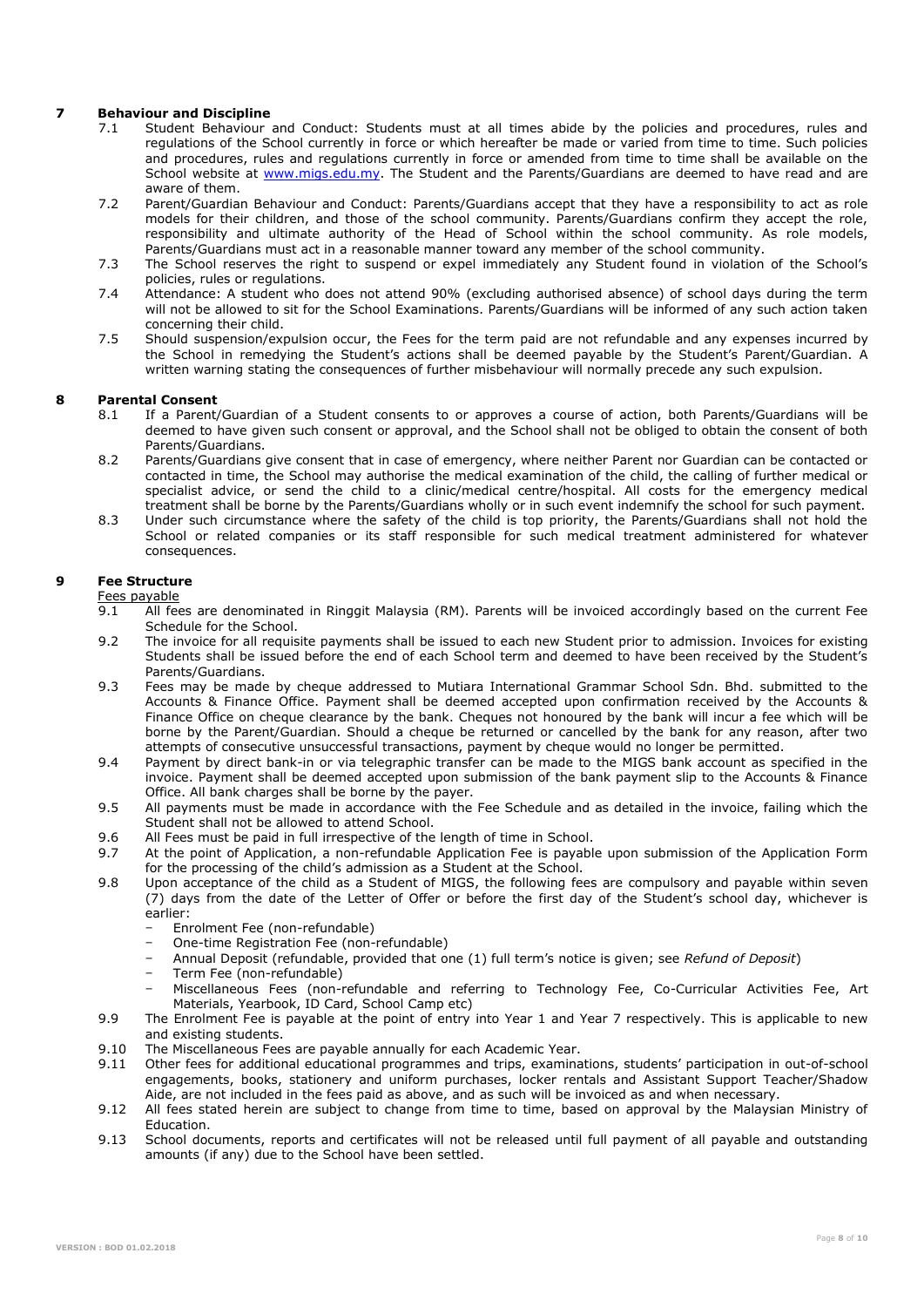## Discounts<br>9 14 A

- 9.14 A Sibling Discount is offered to parents with two or more children enrolled at the School at the same intake and/or attending MIGS at the same time subject to the following:
	- Siblings are defined as two or more children having the same parents.
	- This discount being applicable to the Term Fee only.
	- − This discount being applicable to the second, third and subsequent sibling enrolled or attending MIGS.
	- For siblings who enroll
		- at the same intake, the Sibling Discount will be credited to the sibling(s) paying the lower Term Fees.
		- at a different intake, the Sibling Discount will be credited to the second or subsequent sibling (s) provided that the first or second sibling (if more than two siblings) is still studying in MIGS at the time of ascertaining the Sibling Discount.
		- Students entitled to the Sibling Discount are not eligible for any other discount or bursary.

#### Refund of Deposit

- 9.15 Any deposit paid by the Parents/Guardians will only be refunded when the following process is adhered to:
	- − A minimum of one (1) term's notice in writing, via submission of the Withdrawal Notice by hand or email, from the Parent/Guardian to the Admissions Office informing of the Student's intended withdrawal from MIGS. Any other type of withdrawal notice, including verbal communication, will not be accepted.
	- The Withdrawal Notice (obtainable at the Admissions Office) must be completed, signed and dated by the Parent/Guardian, and submitted to the Admissions Office.
	- − All borrowed books and resources are returned in their original and good condition.

#### **10 Removal of a Student by the School**

- 10.1 The School may remove a Student permanently from the School, if, after consultation with the Student and/or parent, the School is of the opinion that
	- by reason of the Student's conduct or progress, the Student is unwilling or unable to benefit sufficiently from the educational opportunities offered by the School.
	- there has been a breach of the School's policies and procedures or these Terms and Conditions.
	- it cannot reasonably meet the Student's needs.
	- the Student does not fulfill the requirements stated in the Letter of Offer.
- 10.2 Parents may be permitted to withdraw the Student as an alternative to removal being required or be made subject to new terms and conditions.
- 10.3 If the Student is removed in the circumstances described above, the rules relating to Fees shall be the same as for expulsion.

#### **11 Withdrawal by Parents/Guardians**

- 11.1 Within seven (7) working days of signing the Letter of Offer regardless of whether the first day of term has passed, Parents/Guardians can submit a written notice of withdrawal to MIGS. The refund of the deposit and other fees (if applicable) will be processed.
- 11.2 After the seven (7) days' period, if Parents/Guardians desire to withdraw a student for any reason from the School, the Parents/Guardians must complete the Withdrawal Notice and submit it to the School by hand or via email one (1) full term in advance.
- 11.3 The deadline for submission of withdrawal notice is by the first day of the school term. Withdrawal notices submitted after the first day of term will be considered as late notice and the School reserves the right to forfeit the deposit in full and/or charge in full any balance of fees outstanding for the academic term or year as the case may be.
- 11.4 If a Student terminates his/her studies at MIGS for any reason without proper and due notice given to the School, the School reserves the right to forfeit the Student's deposit and/or charge in full any balance of fees outstanding for the term/Academic Year as the case may be.
- 11.5 Full School Fees are payable until the end of the term/notice period regardless of whether the student attends school or not.

#### **12 Exclusion for Non-Payment**

- 12.1 The School reserves the right to exclude a Student where Parents/Guardians fail to pay in full the Term Fees or any other sum for which the Parents/Guardians are liable by the first day of the commencement of the Student's participation in class.
- 12.2 It is the responsibility of the parent(s) to contact the Accounts & Finance Office for an invoice prior to the first day of term, when payment is due. Not receiving an invoice will not be accepted as an excuse for not paying the school Fees.
- 12.3 If the aforesaid circumstances persist or there are no reasonable prospects of payment by the Parents/Guardians, the School reserves the right to exclude and/or remove the Student.
- 12.4 The School may also withhold any information, character references or property in the aforesaid circumstances.<br>12.5 Precaution will be taken to ensure that there is no identifiable and unfair prejudice to the rights a
- 12.5 Precaution will be taken to ensure that there is no identifiable and unfair prejudice to the rights and interests of the Student.
- 12.6 A Student who has been excluded at any time when fees are unpaid will be considered removed without notice 14 days after exclusion.
- 12.7 Any Student, once removed, will have to be re-enrolled and re-registered upon payment of the applicable fees based on the School's terms of registration and enrolment.